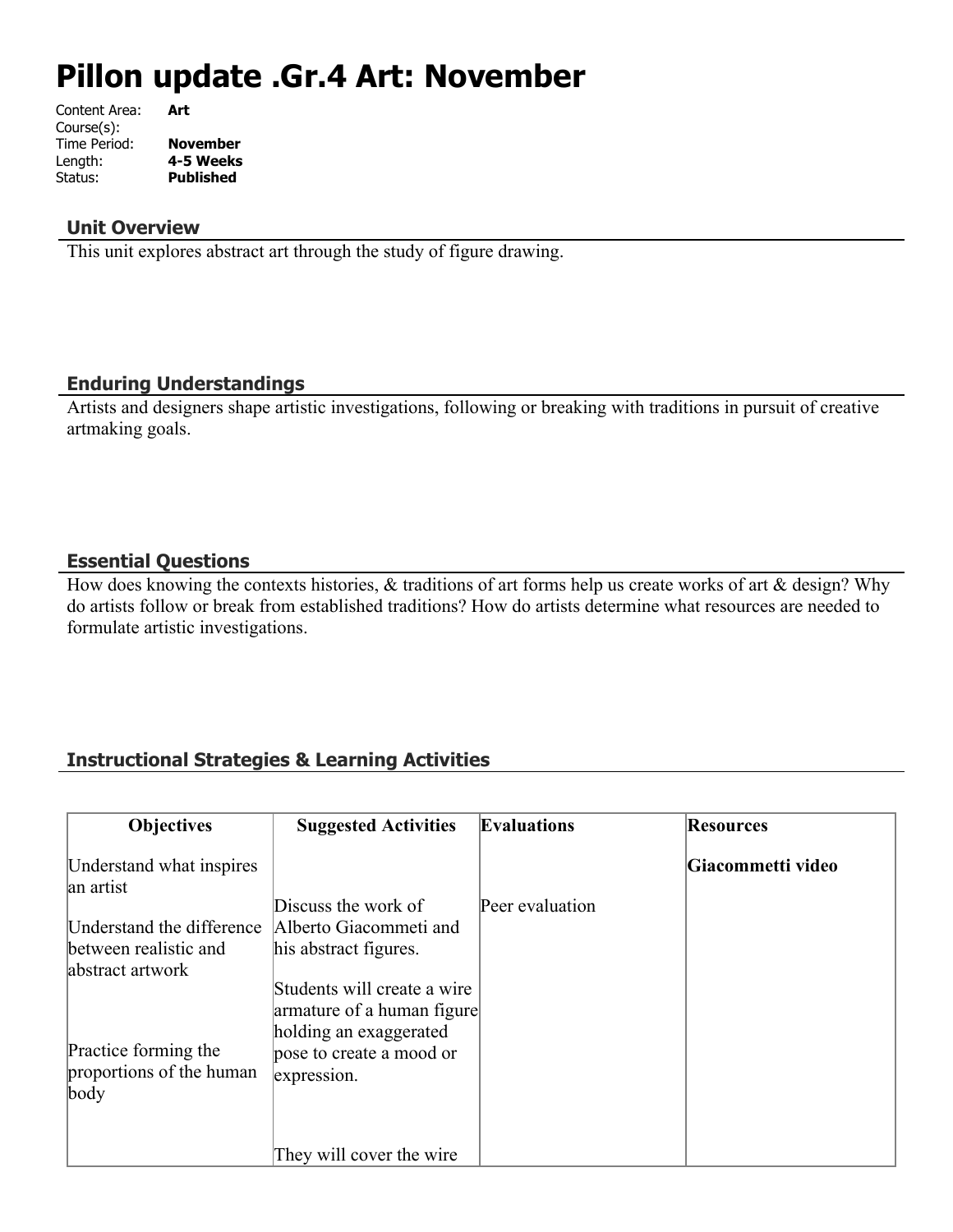| Work with sculptural<br>format to create mood and then paint it with metallic<br>gesture in three<br>dimensional form | with a self hardening clay,<br>paints. |  |
|-----------------------------------------------------------------------------------------------------------------------|----------------------------------------|--|
|                                                                                                                       |                                        |  |

## **Integration of Career Readiness, Life Literacies and Key Skills**

Students will learn about the career of Giacommetti, the sculptor.

| TECH.9.4.5.CT.4      | Apply critical thinking and problem-solving strategies to different types of problems such<br>as personal, academic, community and global (e.g., 6.1.5. Civics CM.3). |
|----------------------|-----------------------------------------------------------------------------------------------------------------------------------------------------------------------|
| TECH.9.4.5.DC.1      | Explain the need for and use of copyrights.                                                                                                                           |
| <b>TECH.9.4.5.CT</b> | <b>Critical Thinking and Problem-solving</b>                                                                                                                          |
| <b>WRK.9.2.5.CAP</b> | Career Awareness and Planning                                                                                                                                         |
| WRK.9.2.5.CAP.1      | Evaluate personal likes and dislikes and identify careers that might be suited to personal<br>likes.                                                                  |
| WRK.9.2.5.CAP.2      | Identify how you might like to earn an income.                                                                                                                        |
| TECH.9.4.5.DC.2      | Provide attribution according to intellectual property rights guidelines using public domain<br>or creative commons media.                                            |
| WRK.9.2.5.CAP.3      | Identify qualifications needed to pursue traditional and non-traditional careers and<br>occupations.                                                                  |
| TECH.9.4.5.DC.3      | Distinguish between digital images that can be reused freely and those that have copyright<br>restrictions.                                                           |
|                      | Collaboration with individuals with diverse perspectives can result in new ways of thinking<br>and/or innovative solutions.                                           |
| <b>TECH.9.4.5.CI</b> | Creativity and Innovation                                                                                                                                             |

## **Technology and Design Integration**

Students will interact with the lesson using the Smartboard.

| CS.3-5.8.1.5.CS.3 | Identify potential solutions for simple hardware and software problems using common |
|-------------------|-------------------------------------------------------------------------------------|
|                   | troubleshooting strategies.                                                         |

## **Interdisciplinary Connections**

| LA.SL.4.1 | Engage effectively in a range of collaborative discussions (one-on-one, in groups, and<br>teacher-led) with diverse partners on grade 4 topics and texts, building on others' ideas<br>and expressing their own clearly. |
|-----------|--------------------------------------------------------------------------------------------------------------------------------------------------------------------------------------------------------------------------|
| LA.L.4.1  | Demonstrate command of the conventions of standard English grammar and usage when<br>writing or speaking.                                                                                                                |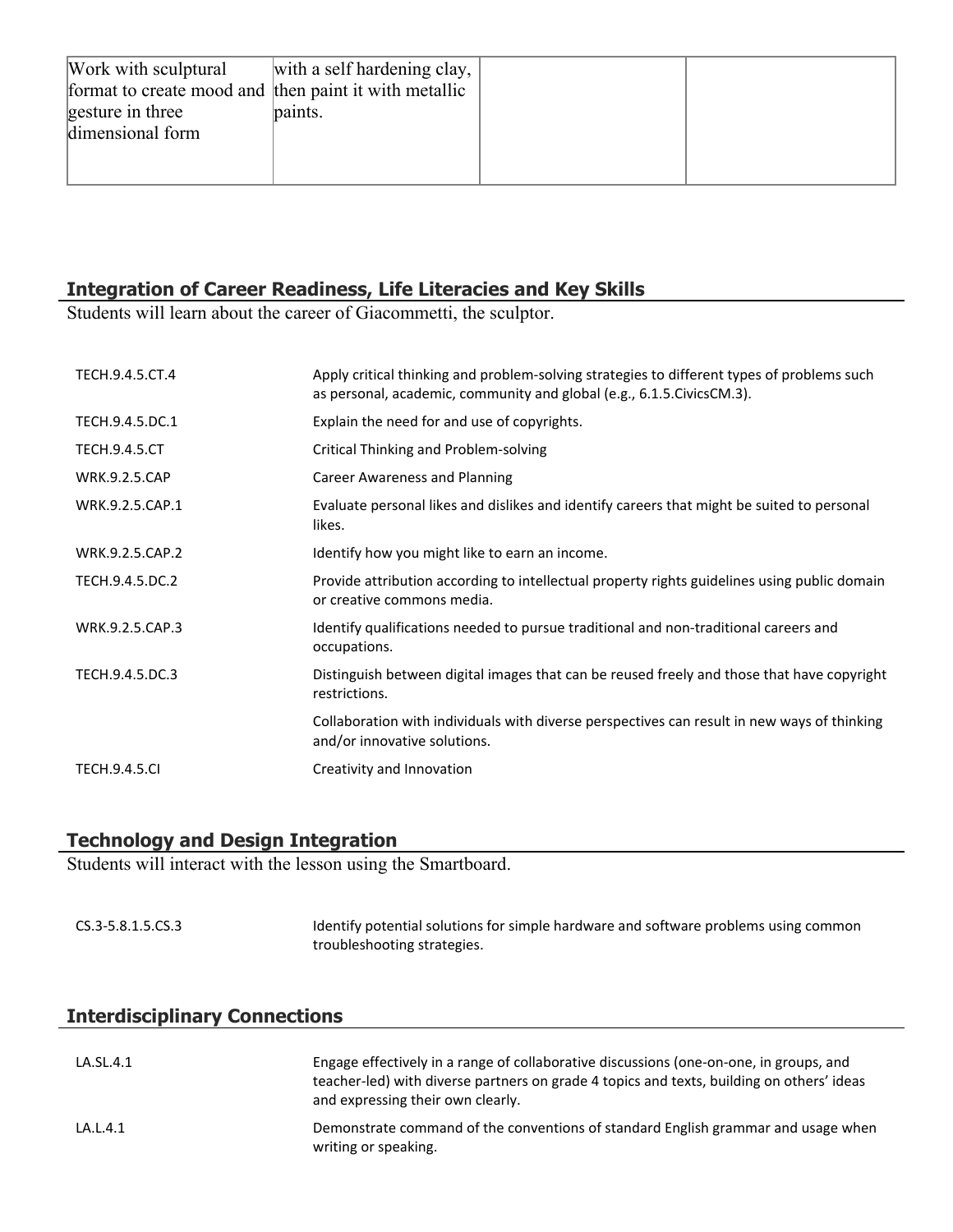## **Differentiation**

- Understand that gifted students, just like all students, come to school to learn and be challenged.
- Pre-assess your students. Find out their areas of strength as well as those areas you may need to address before students move on.
- Consider grouping gifted students together for at least part of the school day.
- Plan for differentiation. Consider pre-assessments, extension activities, and compacting the curriculum.
- Use phrases like "You've shown you don't need more practice" or "You need more practice" instead of words like "qualify" or "eligible" when referring to extension work.
- Encourage high-ability students to take on challenges. Because they're often used to getting good grades, gifted students may be risk averse.

## **Definitions of Differentiation Components**:

- o Content the specific information that is to be taught in the lesson/unit/course of instruction.
- o Process how the student will acquire the content information.
- o Product how the student will demonstrate understanding of the content.
- o Learning Environment the environment where learning is taking place including physical location and/or student grouping

## **Differentiation occurring in this unit:**

Students will be encouraged to improve and challenge thier art skills as they proceed.

Simpler instructions and tasks will be assigned for struggling students

## For Gifted:

Encourage students to explore concepts in depth and encourage independent studies or investigations. Use thematic instruction to connect learning across the curriculum. Encourage creative expression and thinking by allowing students to choose how to approach a problem or assignment. Expand students' time for free reading. Invite students to explore different points of view on a topic of study and compare the two. Provide learning centers where students are in charge of their learning. Brainstorm with gifted children on what types of projects they would like to explore to extend what they're learning in the classroom. Determine where students' interests lie and capitalize on their inquisitiveness. Refrain from having them complete more work in the same manner. Employ differentiated curriculum to keep interest high. Avoid drill and practice activities. Ask students' higher level questions that require students to look into causes, experiences, and facts to draw a conclusion or make connections to other areas of learning. If possible, compact curriculum to allow gifted students to move more quickly through the material. Encourage students to make transformations- use a common task or item in a different way. From

http://www.bsu.edu/web/lshasky/Forms/Interventions/Gifted.pdf

## **Modifications & Accommodations**

Individual IEP's and 504 accommodations will be utilized.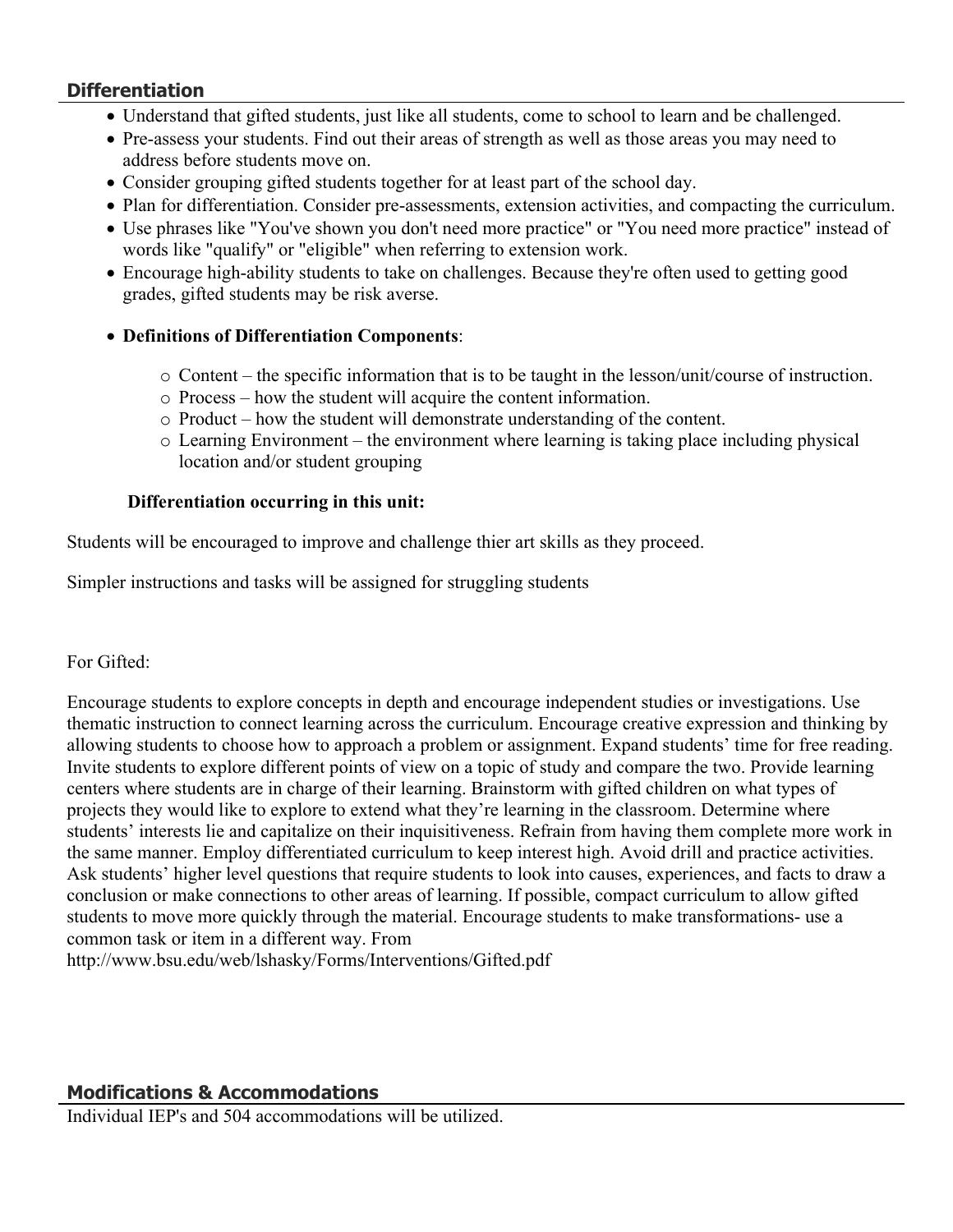Refer to QSAC EXCEL SMALL SPED ACCOMMOCATIONS spreadsheet in this discipline.

#### **Modifications and Accommodations used in this unit:**

#### **Benchmark Assessments**

**Benchmark Assessments** are given periodically (e.g., at the end of every quarter or as frequently as once per month) throughout a school year to establish baseline achievement data and measure progress toward a standard or set of academic standards and goals.

#### **Schoolwide Benchmark assessments:**

Aimsweb benchmarks 3X a year

Linkit Benchmarks 3X a year

DRA

## **Additional Benchmarks used in this unit:**

Assessment regarding figure proportions

## **Formative Assessments**

Assessment allows both instructor and student to monitor progress towards achieving learning objectives, and can be approached in a variety of ways. **Formative assessment** refers to tools that identify misconceptions, struggles, and learning gaps along the way and assess how to close those gaps. It includes effective tools for helping to shape learning, and can even bolster students' abilities to take ownership of their learning when they understand that the goal is to improve learning, not apply final marks (Trumbull and Lash, 2013). It can include students assessing themselves, peers, or even the instructor, through writing, quizzes, conversation, and more. In short, formative assessment occurs throughout a class or course, and seeks to improve student achievement of learning objectives through approaches that can support specific student needs (Theal and Franklin, 2010, p. 151).

#### **Formative Assessments used in this unit:**

Teacher observations during the process

**Discussion**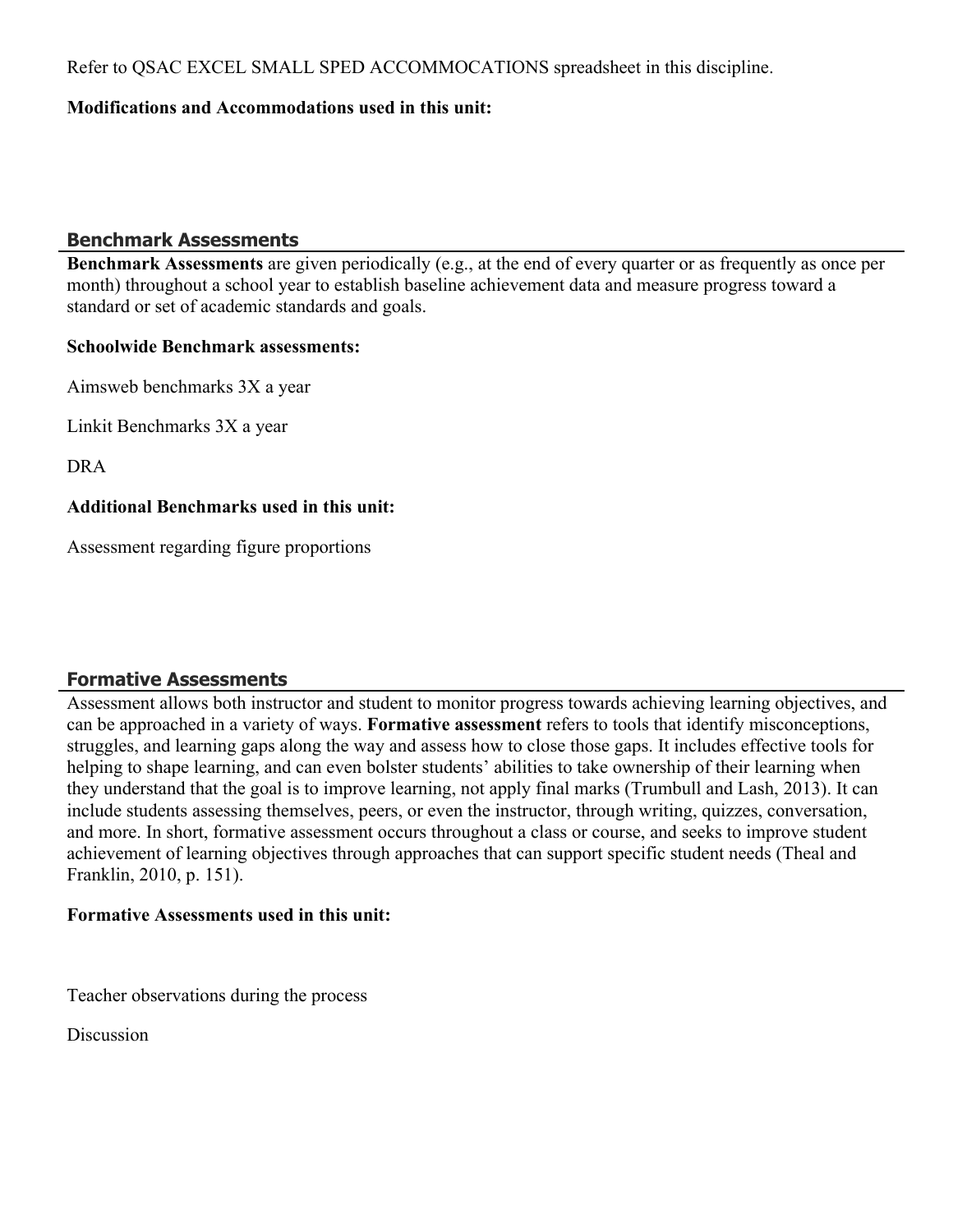**summative assessments** evaluate student learning, knowledge, proficiency, or success at the conclusion of an instructional period, like a unit, course, or program. Summative assessments are almost always formally graded and often heavily weighted (though they do not need to be). Summative assessment can be used to great effect in conjunction and alignment with formative assessment, and instructors can consider a variety of ways to combine these approaches.

### **Summative assessments for this unit:**

Peer evaluation

## **Instructional Materials**

**Giacommetti video**

**Required art supplies**

## **Standards** VPA.1.1.5 All students will demonstrate an understanding of the elements and principles that govern the creation of works of art in dance, music, theatre, and visual art. VPA.1.1.5.D.CS1 Understanding the function and purpose of the elements of art and principles of design assists with forming an appreciation of how art and design enhance functionality and improve quality of living. VPA.1.1.5.D.1 Identify elements of art and principles of design that are evident in everyday life. VPA.1.1.5.D.CS2 The elements of art and principles of design are universal. VPA.1.1.5.D.2 Compare and contrast works of art in various mediums that use the same art elements and principles of design. VPA.1.3.5.D.CS1 The elements of art and principles of design can be applied in an infinite number of ways to express personal responses to creative problems. VPA.1.3.5.D.1 Work individually and collaboratively to create two- and three-dimensional works of art that make cohesive visual statements and that employ the elements of art and principles of design. VPA.1.3.5.D.CS2 Contextual clues to culturally specific thematic content, symbolism, compositional approach, and stylistic nuance are prevalent in works of art throughout the ages. VPA.1.3.5.D.2 Identify common and distinctive characteristics of artworks from diverse cultural and historical eras of visual art using age-appropriate stylistic terminology (e.g., cubist, surreal, optic, impressionistic), and experiment with various compositional approaches influenced by these styles. VPA.1.3.5.D.CS3 Each of the genres of visual art (e.g., realism, surrealism, abstract/nonobjective art, conceptual art, and others) is associated with appropriate vocabulary and a stylistic